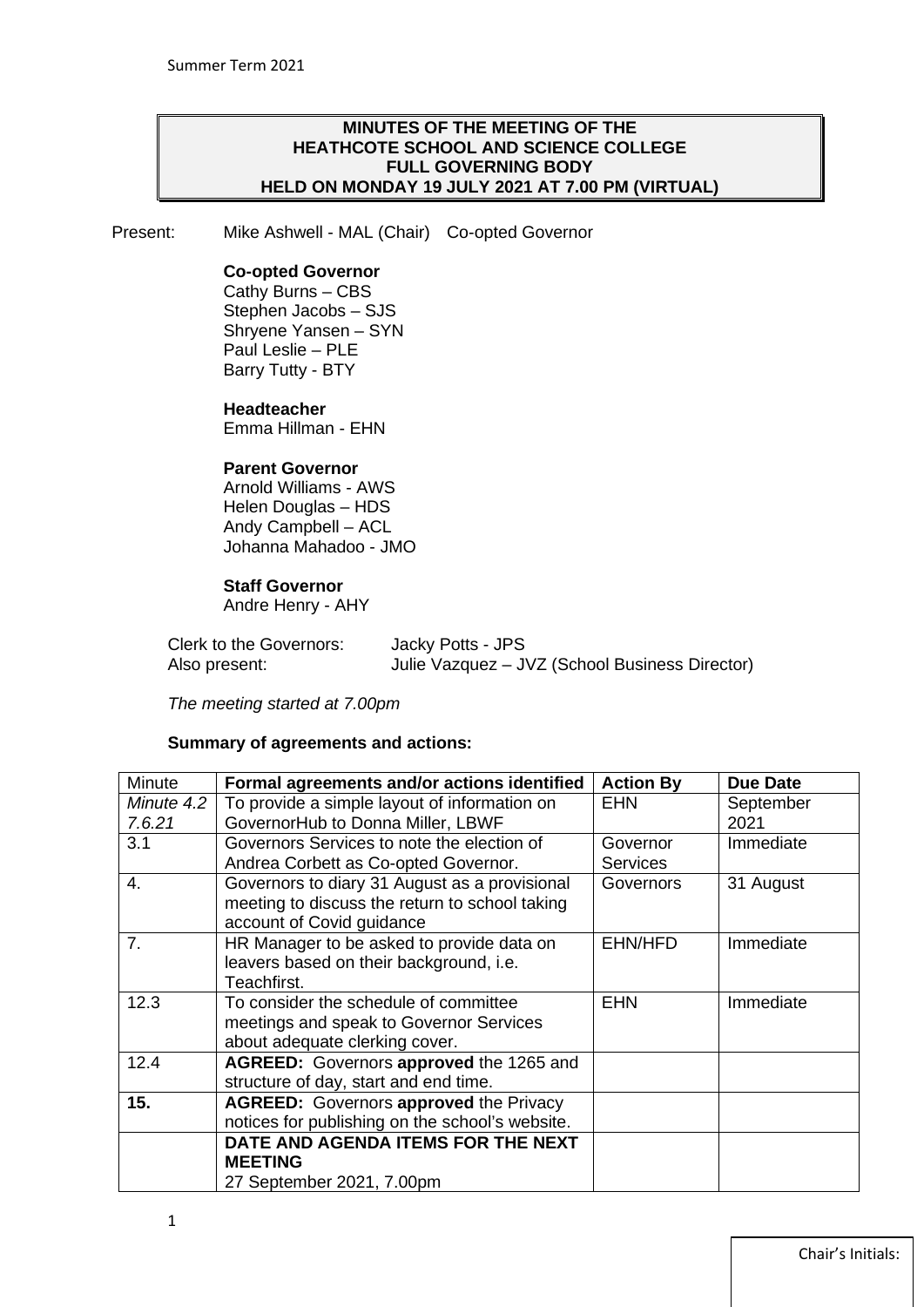| Agenda Item<br>• Behaviour Policy<br><b>Presentation on Exit Interviews</b><br>$\bullet$ |  |  |
|------------------------------------------------------------------------------------------|--|--|
|------------------------------------------------------------------------------------------|--|--|

#### **1. WELCOME AND APOLOGIES FOR ABSENCE**

The Chair welcomed all those present to the meeting.

- 1.1 Apologies for absence were received and accepted from Mitchell Goldie, Lauren Marchent and Samantha Charles.
- 1.3 The Clerk confirmed that the meeting was quorate with eleven Governors and the Headteacher present.
- 1.4 There was one item for Any Other Business heard at the end of the meeting.

# **2. DECLARATIONS OF INTEREST**<br>2.1 There were no declarations made

There were no declarations made pertaining to any agenda items for this meeting.

*Andrea Corbett joined the meeting at 7.06pm.*

# **3. GOVERNING BODY**

The Chair introduced Andrea Corbett as a perspective co-opted governor and invited her to introduce herself. Her profile was available for Governors on GovernorHub. Andrea left the meeting whilst governors voted. Governors unanimously elected Andrea Corbett as a Co-opted Governor and she rejoined the meeting. **ACTION:** Governor Services to note the election of Andrea Corbett as Co-opted Governor.

# **3. MINUTES OF THE LAST MEETING**

3.1 Governors received the minutes of the meeting held on 7 June and agreed these as an accurate record. The Chair will arrange to sign these electronically on GovernorHub.

| Minute | Formal agreements and/or actions<br>identified                                       | <b>Action By</b>         | <b>Due Date</b>                                                                                                                                                                                                                                                                                                                                                                                                 |
|--------|--------------------------------------------------------------------------------------|--------------------------|-----------------------------------------------------------------------------------------------------------------------------------------------------------------------------------------------------------------------------------------------------------------------------------------------------------------------------------------------------------------------------------------------------------------|
| 3.2    | To note the resignation of Natalie<br>Phillips, Parent Governor                      | <b>Governor Services</b> | Elections to be run in<br>September. Governors were<br>concerned to note that no<br>parents had volunteered and<br>questioned why this was. It<br>was felt that parents' inability<br>to visit the school due to<br>closures had severely<br>impacted any ability to build<br>relationships. Governors<br>suggested a variety of ways<br>that the school could<br>consider in order to attract<br>more interest |
| 4.2    | To provide a simple layout of<br>information on GovernorHub to Donna<br>Miller, LBWF | <b>EHN</b>               | September 2021                                                                                                                                                                                                                                                                                                                                                                                                  |
| 5.15   | Andy Campbell to be invited to the next<br><b>Staff Wellbeing meeting</b>            | <b>EHN</b>               | Autumn Term                                                                                                                                                                                                                                                                                                                                                                                                     |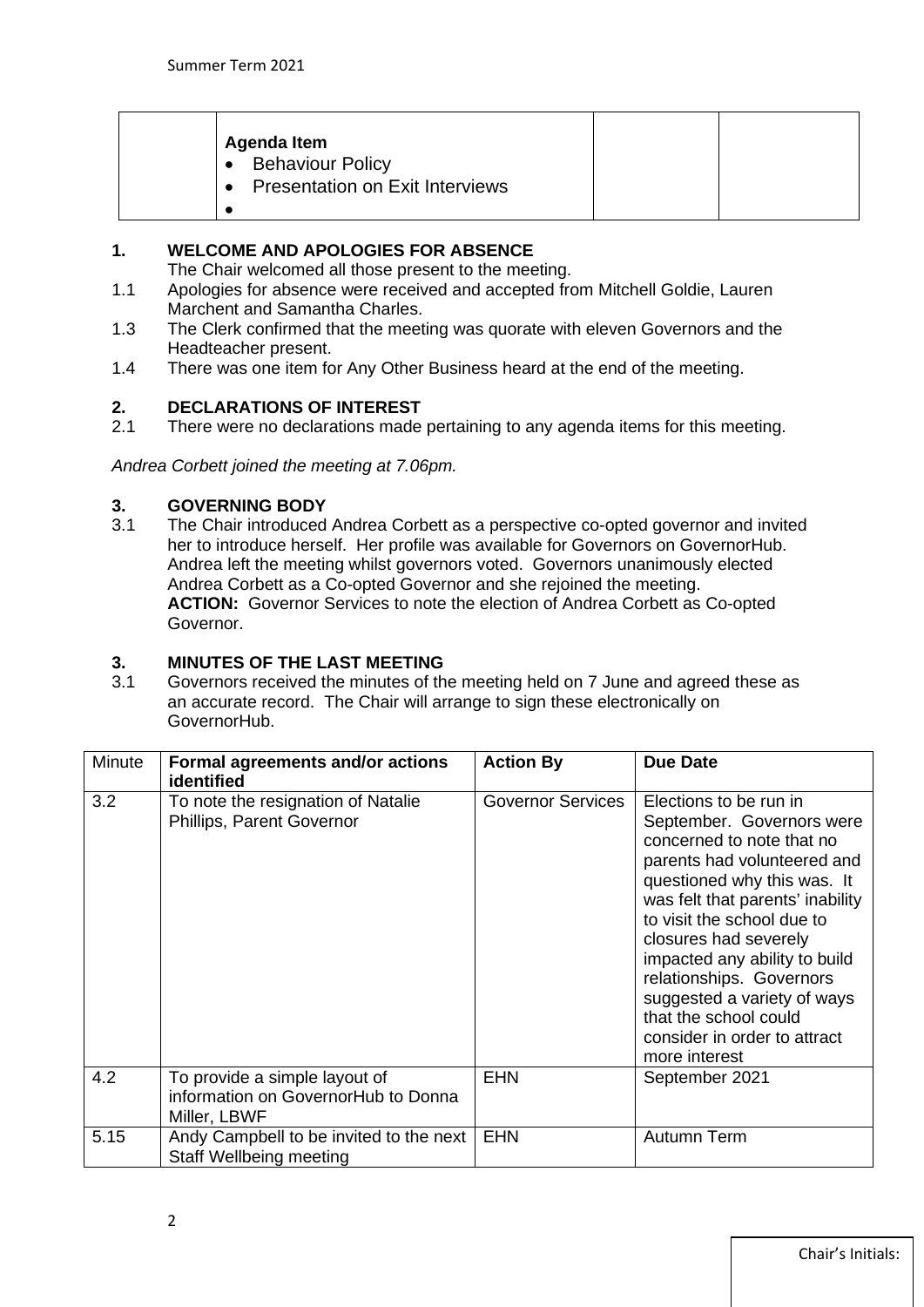| 7.2 | To determine if Governors can attend<br>the LA QA visit on the AP                                                                                                             | <b>EHN</b> | Due to the short notice,<br>governors were unable to<br>attend. |
|-----|-------------------------------------------------------------------------------------------------------------------------------------------------------------------------------|------------|-----------------------------------------------------------------|
| 8   | BAPD to discuss the role of the LA in<br>the exclusion process and<br>representation of the child at hearings<br>as part of the work on the Exclusions<br>Policy and Strategy | EHN        | EHN had asked for this to be<br>discussed.                      |

**4.** To receive the minutes of committee meetings held this term: Resources, 05 July 2021 The Chair of the committee advised that the following key items had been discussed:

- $\blacksquare$  Finance forming task and finish group
- **Tree Survey works**
- Cash Flow
- **Nifi Update**
- Bluehouse Field

EHN advised that the staggered start to the school term had also been discussed at Resources Committee. The school will be offering tests at Chingford Assembly Hall and pupils can come to school following one test. Tests will be offered weekdays as well as weekends. Wellbeing interviews will be undertaken with all pupils on a one to one basis.

Governors were updated on the recent meeting with the LA in relation to Covid and the impact of this on the return to school in September. The school are planning to timetable on a return to normal, but this may have to be reconsidered. A further meeting is scheduled with the LA on the 27 August.

**Q.** Is the problem that people are having to isolate?

A. There are more cases among children and it is spreading quicker. They are getting sick, but there are different symptoms, similar to hayfever, and symptons of Diarrhea.

Governors agreed a provisional date of 31 August, following the LA meeting, to discuss what the requirements will be for school returning and how they can provide support.

**ACTION:** Governors to diary 31 August for provisional meeting on return to school.

#### BAPD, 12 July 2021

Governors were advised that the Deputy Headteacher had taken committee members through the new Behaviour Policy and the only concern raised was governors' involvement at operational level, it was felt that there could be a conflict of interest and needed to be completely independent of the process.

EHN said that the reason for this was that if governors got involved at an earlier stage and suggested what else the school could do it would prevent any conflict at GDCs. The process suggested was a Governor Panel including the child and family before any consideration of an exclusion. This would be a different panel to that of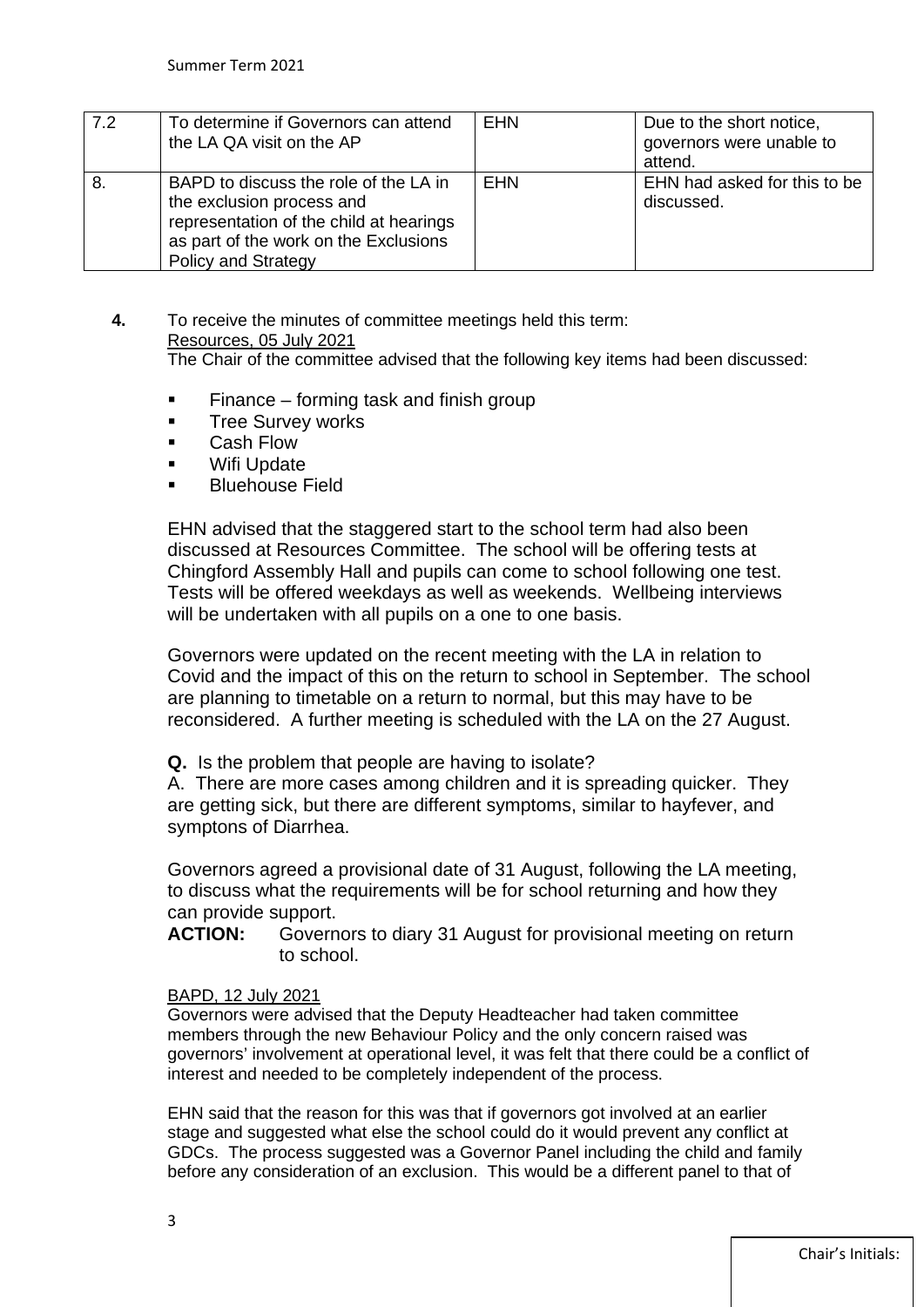the GDC. It is an opportunity for the family to talk to governors and where governors could challenge the behaviour. Governors were still concerned about being involved in the process and wanted to trust the school to put steps in place.

It was considered that feedback from BAPD would be made to the FGB on 29 September 2021.

#### Quality of Education, 12 July 2021

Additional governors are required on this committee.

- Positive response from new staff at the induction
- Discussion around lesson observations and introduction of processes

### **5. SCHOOL KPIs**

- 5.1 EHN presented the school's KPIs 'Where we were, where we are, where we want to be'. She thanked governors for the questions raised.
	- *Q. Correlations around academic achievement and absence?*

*A. There is a correlation, but it is difficult to make objective analysis over last 2 years due to Covid. For instance parents have been encouraged to keep their children at home if they have been asymptomatic. Year 11 attendance has pulled attendance down to 93.8% as they did not come into school for exams. Without them attendance would be 95% which is the highest the school has been. There are good strategies in place but we cannot analyse impact. We need a normal year to enable us to do this, however, early indicators are we improving.*

*Persistent absence is still an issue and needs to be tackled next year, part of this is to do with challenging families and mid term admissions.* 

*Q. Can you explain Attainment 8 and Progress 8?*

*A. EHN outlined what the difference was between them and highlighted the figures in Appendix 4 on GovernorHub.* 

The reason the figures have gone down is because Teacher Assessed Grades and Centre Assessed Grades are not real. A normal year with exams would be needed to work towards the ambitious targets the school has set itself.

Attainment 8 is average score of 8 GCSEs.

Ebac figure had increased to 52%, against a government target of 75% which is too high for the school to achieve. A challenging year Yr8 into Yr9 so will find it difficult with academic subjects so the school will need a broad and balanced curriculum.

#### *Q. Legacy issues have some bearing on these figures? How many years have you been Head for?*

*A. This is my fourth year. Year 10s joined at the same time as I did. They are ambitious targets, which will need to be signed off in September.*

#### **6. SLT RESTRUCTURE**

Governors noted that the school is not moving away from BAPD and QoE framework, which matches the Ofsted framework. Governors noted that the school had a much more diverse leadership team.

#### **7. STARTERS AND LEAVERS**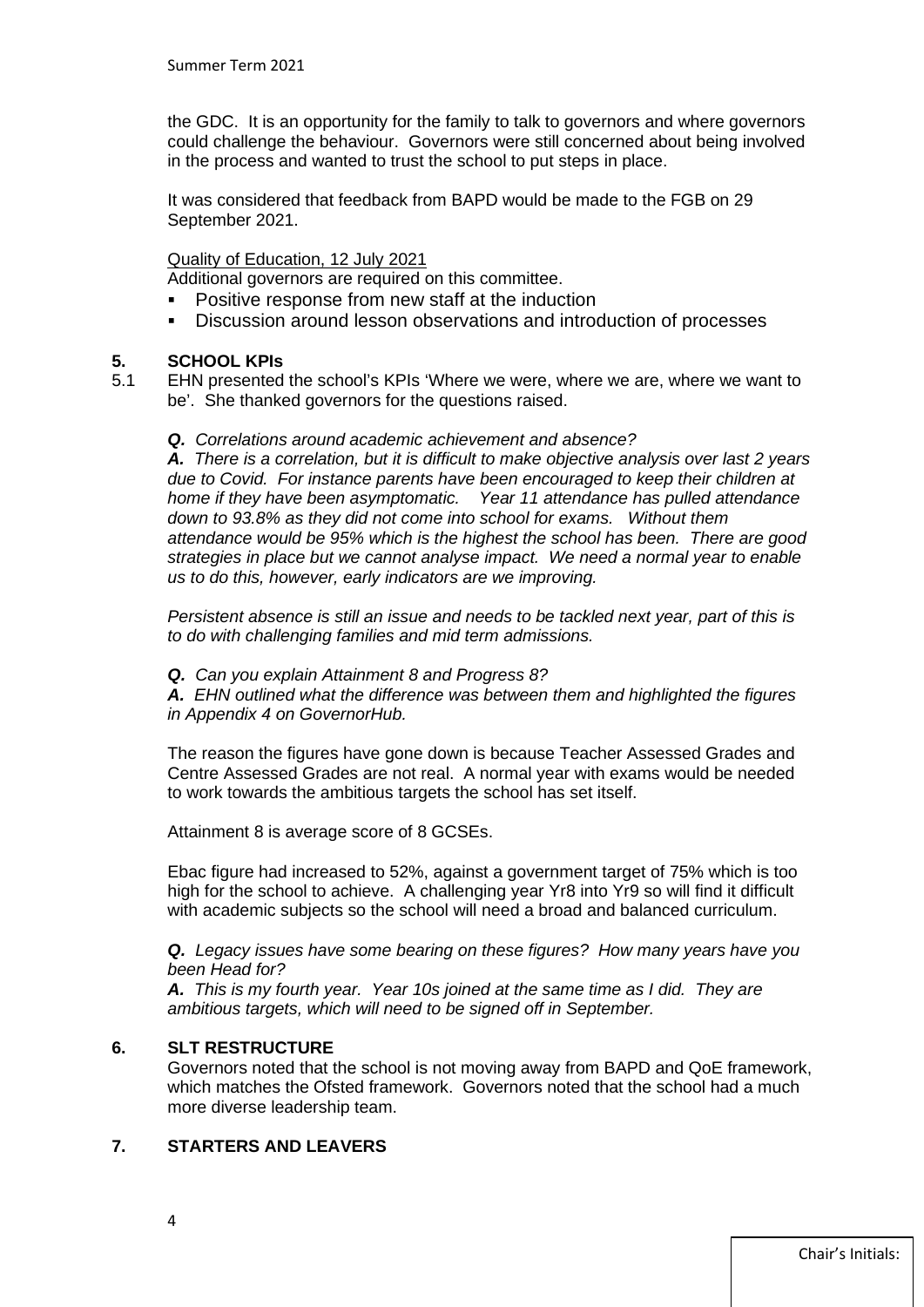EHN presented the information to governors and responded to questions raised ahead of the meeting.

**Q.** What contingency is in place for those leavers in critical roles who are not being replaced?

- Director of sixth form, an existing staff member will be moving into this role via a reorganisation.
- Behaviour Support Roles to be replaced by pastoral support roles attached to year groups
- KS3 English lead has been replaced through assimilation
- TAs are on fixed term contracts and these will be replaced, there is no reduction in staff.
- Science technician not being replaced as this is a part time role, which will be reviewed.

Staff turnover is 10.6% against 13.7% in 2019/20, which is below the target of 15% A presentation on exit interviews will be presented to governors in Autumn.

Thank you to governors who have been involved in the exit interviews. All paperwork should be sent to HFD.

**Q.** Which background are teachers leaving from, i.e. Teachfirst, etc.

**A.** One person leaving is Teachfirst Teacher who has complete 3 years at the school and another is leaving for promotion another returning to Italy.

**Q**. How many teachers teaching subjects they are not actually trained in? **A**. No one is teaching completely out of subject, they are their second subjects. This can be presented next term, but is not concerning.

**ACTION:** EHN to ask the HR Manager to breakdown the leaving data to include background of teachers.

#### **8. TIMETABLE MODEL**

Governors noted that the model had been presented at Resources Committee. The Headteacher explained the timetable model.

- 7 classes for maths
- DT is limited by resources and H&S. 8 classes.
- PE classes of 30
- 68 of lessons will be taught in mixed ability class groups
- How do we ensure quality of teaching is good at the top end and those with EHCPs.
- Yr9 is more expensive to run, are over 6 FEs smaller groups
- Yr10 8 English, 8 Maths and each option groups have 8 different subjects.
- Dance and music continuing next year, but if numbers do not increase then consideration will need to be given as to whether these subjects can continue.
- Sixth form is best fit based on numbers expected in September.

Governors were invited to raise any questions to EHN outside the meeting.

#### **9. LEADERSHIP REVIEW REPORT**

5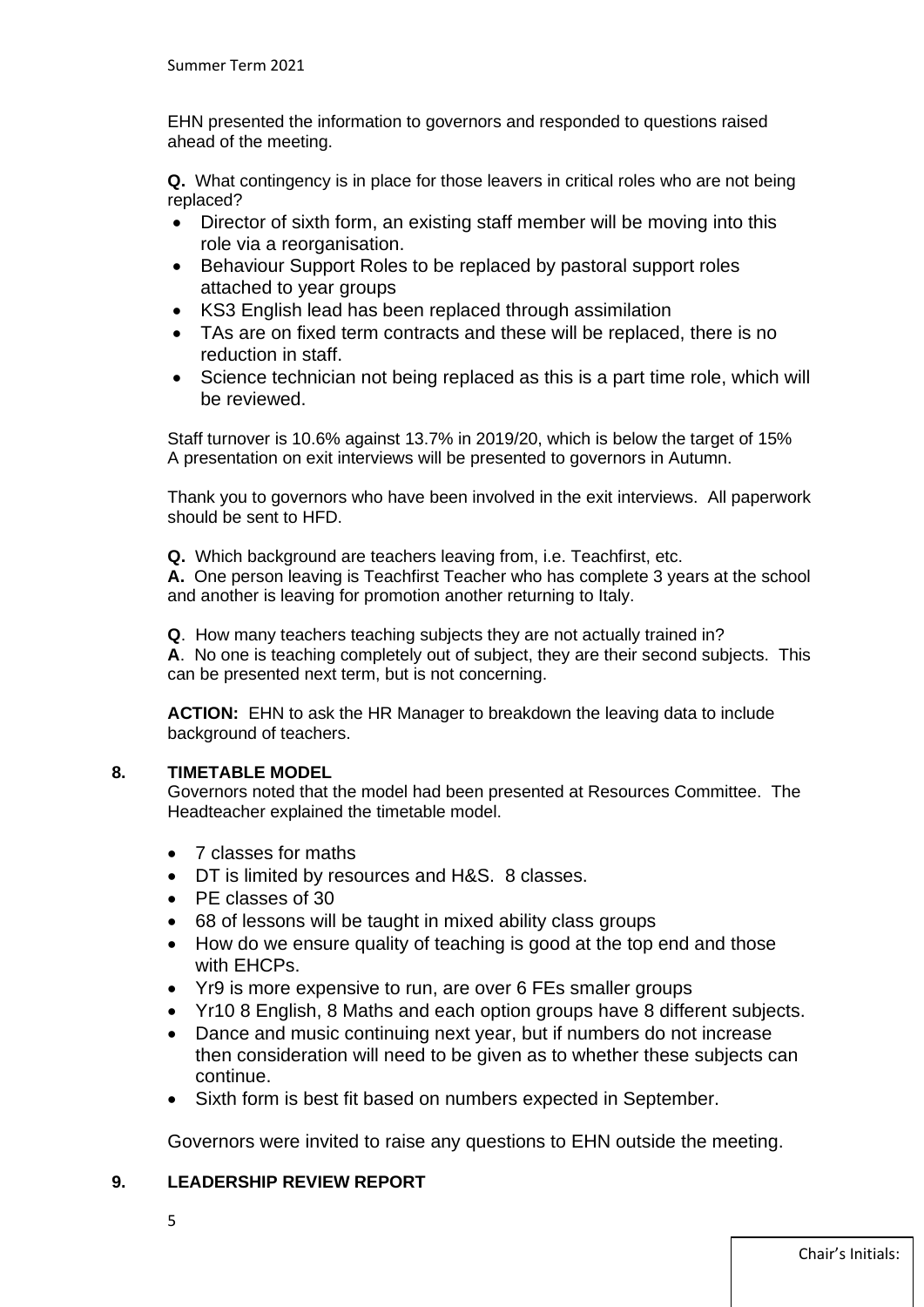9.1 The Headteacher presented the report which had been received following the recent visit of senior leaders from other schools. In summary, there was lots of positive feedback. Inconsistency is a theme and this will be focussed on next year. The main themes will be incorporated into the SIP and SEF.

There were three lessons of concern around quality of teaching and learning. Of those, 1 teacher is leaving and SLT are aware of the issues concerning the other 2 teachers and will consider how to feed back to those individuals.

### **10. PUPIL DATA – SUBMITTED TAG OUTCOMES**

- 10.1 Governors noted that the school had undertaken an extremely robust and challenging process. She presented the ALPS1 data and advised that the challenge would be for HoDs to ensure that when formal exams return, pupils can actually achieve the levels.
- 10.2 The challenge for GCSEs was to look at the areas that had not done well and make sure there is a plan in place for next year. She reminded governors that they needed to be aware that this was not real data.
- 10.3 The next step is appeals, of which there is a process. The school had done everything they could to prevent appeals and were not anticipating a significant number. They would be required to undertake the first part of the appeal before it was sent to the exam board to consider further.

**Q.** As we are likely to have some kind of process like this in the future, is there anything we should be doing to train teachers to become better assessors? **A.** I believe exams will take place next year, but with a reduced content. Part of the staff survey is asking what support they would need.

**Q.** How are BAME students doing against other groups? What checks and balances have we made on this?

**A.** Every staff member has undertaken unconscious bias training. There is not a clear theme that a particular group is under achieving.

#### **11. SEF AND SIP SCHEDULE**

Governors noted that the draft SEF and SIP will be circulated to staff first and that the deadline had been extended. Drafts will be available for governors at the beginning of next term/end august.

## **12. SCHOOL DAY AND 1265 FORMAL AGREEMENT**

- EHN presented to Governors and advised of the following:
	- Queens platinum jubilee falls within half term, so teachers can have an extra bank holiday. The LA have proposed Tuesday 4 May 2021.
	- Open evening 6 October, governors to attend if it is face to face.
- 12.2 Governors discussed the number of committee meetings and agreed to look at reducing the number of meetings for 2022/23. EHN agreed to discuss the proposed scheduled dates for meetings in 2021/22 with SLT and to come back to governors with proposals.
- 12.3 Governors also questioned whether there was more business the school could do within their own delegated powers, negating the need to come to governors, allowing governors to consider strategic decisions only. The SBD advised that the scheme of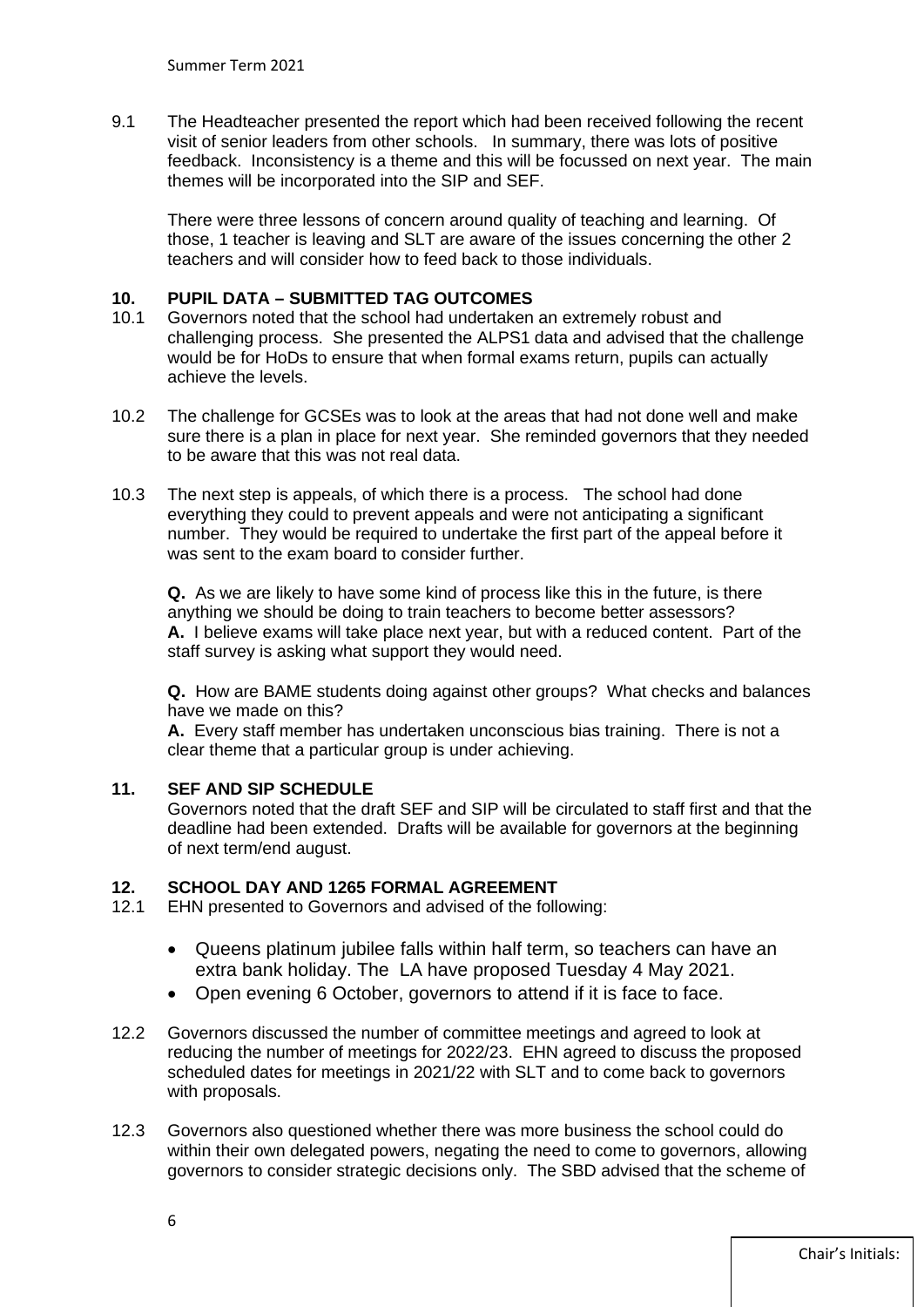delegation stipulates the financial power the school has. The new LA policy has been circulated and the SBD agreed to consider the limits to determine if these could be changed.

**ACTION:** EHN to revert to SLT on the scheduled dates for BAPD, QoE and Resources Committee meetings and speak to Governor Services on the availability of clerks and will come back with proposals.

In response to a Governor's questions, EHN advised that religious holidays are not static each year and, therefore, training days could not be allied with these holidays as they have already been agreed for this year.

#### 12.4. 1265 Formal Agreement

EHN advised that the school are retaining some of the positive aspects of Covid which had benefitted the school:

- They will continue to use both entrances and staggered start for pupils
- Breakfast will need to be pre-booked
- Tutor time moved to end of day
- Staff given appropriate notice to arrange childcare start 8.35am on two days

**AGREED:** Governors **approved** the 1265 and structure of day, start and end time.

#### **13. ALTERNATIVE PROVISION REPORTS AND QA VISIT**

Governors noted that the visit had now taken place and the school were awaiting the written report, although they had received positive verbal feedback. Governors extended their thanks to the Deputy Headteacher and the team for their hard work on running The Oaks.

It had previously been agreed that the Alternative Provision would be a standing agenda item to be discussed AP at BAPD meetings.

#### **14. STAFF WELLBEING**

EHN updated governors on the meeting held the 23 June 2021. Two main priorities for 2021/22 will be to establish and embed Mental Health first aiders and to devise an effective Stress Reduction Policy.

Due to their experience in Mental Health, both Andy Campbell and Andrea Corbett were encouraged to support the school in this area.

#### **15. GDPR**

Governors were advised that Privacy notices needed to be approved and published on the website on an annual basis.

**AGREED:** Governors approved the Privacy notices for publishing on the school's website.

#### **16. PREMISES**

The SBD updated governors on the following:

- Fire Review awaiting final report, but positive verbal feedback.
- CCTV Kier have brought the upgrade of the main building and car park forward by one year as the current system is poor. This is currently out to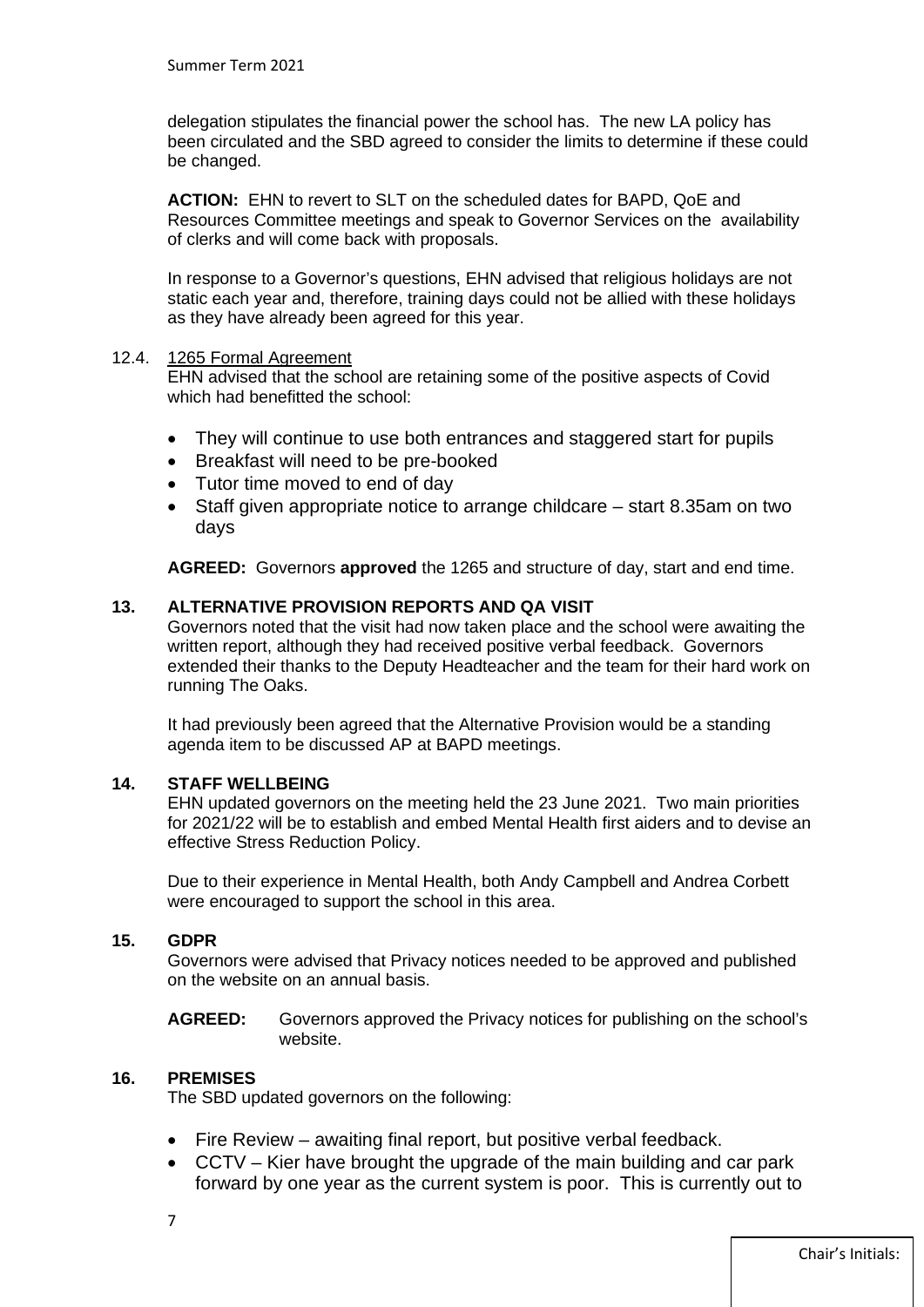tender and following a response from Kiers, costs will need to be considered by governors either through a phased approach or possible match funding.

*Q. Will the school have to upgrade the cameras they are responsible for? A. Yes, but the dead spots are predominantly in the main building. Concerns around CCTV are not in the other buildings. Kier have stressed that their cameras are for security and not behaviour and safeguarding, which is the school's priority.*

# **17. SAFEGUARDING AUDIT**

- 17.1 Governors noted that the Safeguarding Audit had been undertaken on Wednesday 14 July and the written report is awaited, although verbal feedback had been useful, including the message that children feel safe at Heathcote. There are a number of priorities to be addressed next year and will be incorporated into the SIP. NH's role will change to a strategic safeguarding role.
- 17.2 The school have recently had four issues which have led to MESH referrals. Domestic Violence appears to be a major issue.
- 17.3 A governor raised concerns about girls and the treatment of BAME pupils and that he will be asking questions around these two groups when the report is made available to governors. EHN advised that not all pupils had confidence that teachers knew how to deal with name calling and this needs to be addressed as part of training.
- 17.4 The school had recently completed a detailed Section 11 form which had gone to the LA, who are analysing returns in order to develop a strategy to support schools over the next year. Heathcote did not appear on the Everyones' invited website, the LA were concentrating on those schools who were named.
- 17.5 Governors were invited to read the Ofsted report on Colchester grammar who had now been classed as inadequate due to a toxic environment on safeguarding.
- 17.6 The Peer on peer review is not analytical report and is a key target for NH next year.
- **18. CONFIDENTIAL ITEM – RESTRUCTURE APPEAL OUTCOME an**  Covered under confidential items.

### **16. DATE AND AGENDA ITEMS FOR THE NEXT MEETING**

27 September 2021, 7.00pm

MAL thanked those governors who had completed the survey following the governor training day. Results indicated that most governors favoured a mixture of virtual and face to face meeting. It is proposed that board meetings would be held face to face in school and committee meetings virtually, unless there are exceptional circumstances. Those not in favour of this proposal should advise MAL.

As JMO had recently moved to Kent it was accepted that she should be exempt and could attend meetings virtually.

#### 17. **ANY OTHER BUSINESS/CONFIDENTIAL ITEMS**

17.1 Governors noted the successful applications for a drama club group with access to and theatre; £10k for PE department. In addition the school were part of a TFL project which brings lots of opportunities for work experience in the built environment.